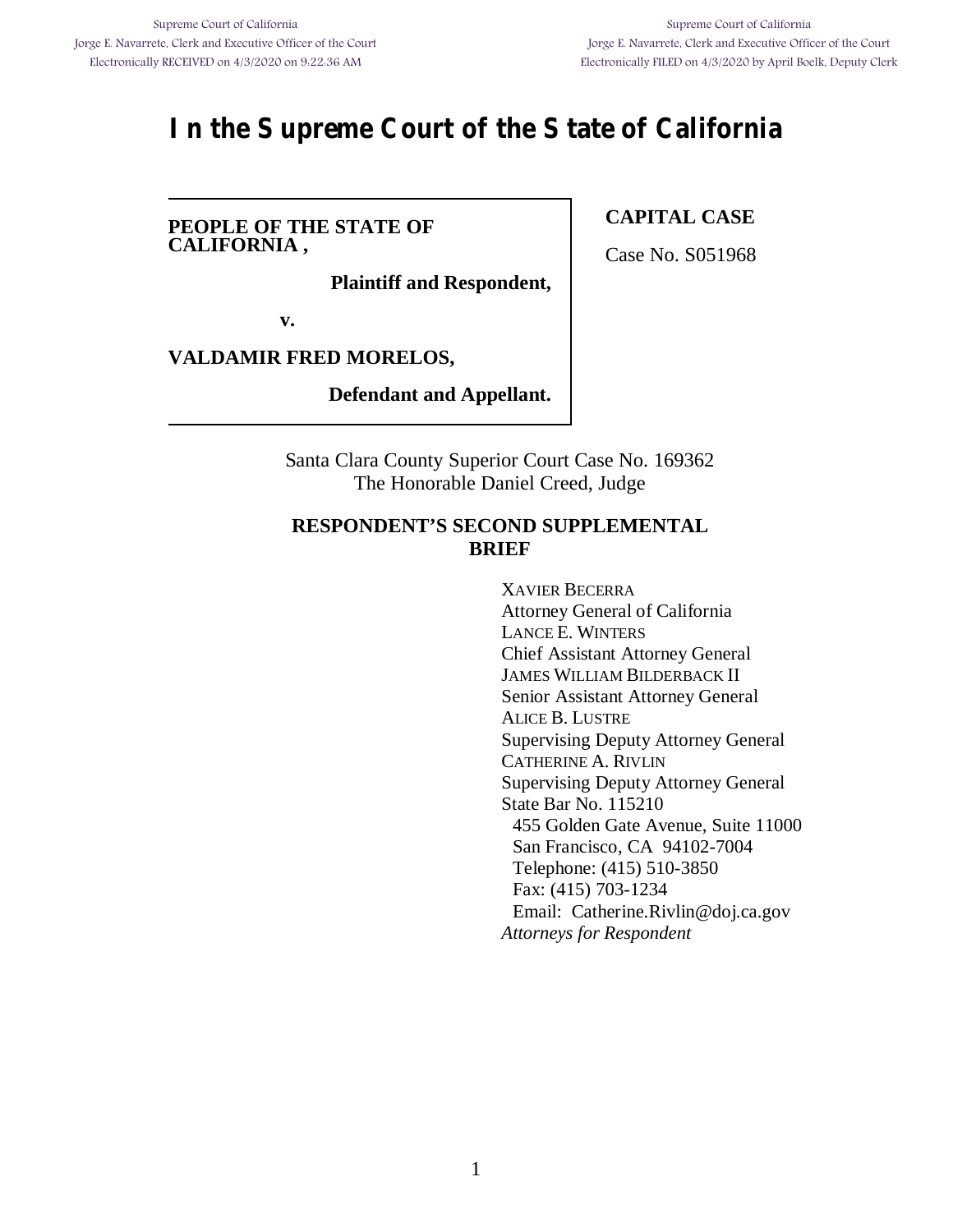## **TABLE OF CONTENTS**

## **Page**

| I. | Appellant turns <i>McCoy v. Louisiana</i> on its head5 |                                                   |  |
|----|--------------------------------------------------------|---------------------------------------------------|--|
|    | A.                                                     | The claim was not presented in superior court     |  |
|    | <b>B.</b>                                              | McCoy neither invalidates Section 1018 nor        |  |
|    | $\mathbf{C}$ .                                         | This Court has repeatedly upheld the              |  |
|    | D.                                                     | There is no logical remedy superior to the status |  |
|    |                                                        |                                                   |  |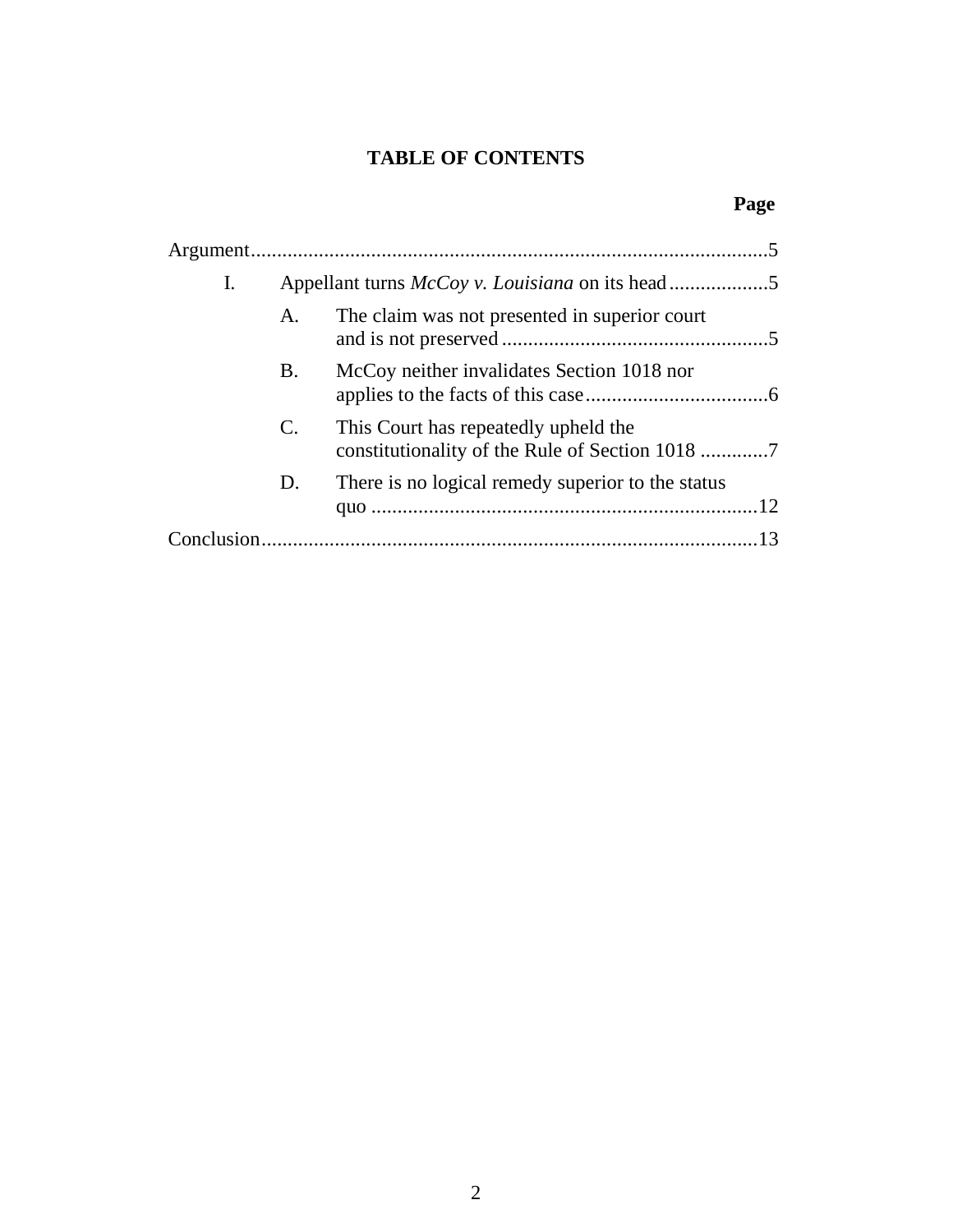## **TABLE OF AUTHORITIES**

| Page                     |
|--------------------------|
| <b>CASES</b>             |
| Faretta v. California    |
| Florida v. Nixon         |
| Furman v. Georgia        |
| In re Vasquez-Ramirez    |
| Lynch v. Overholser      |
| McCoy v. Louisiana       |
| North Carolina v. Alford |
| People v. Alfaro         |
| People v. Chadd          |
| People v. Daniels        |
| People v. Eddy           |
| People v. Frederickson   |
| People v. Ghobrial       |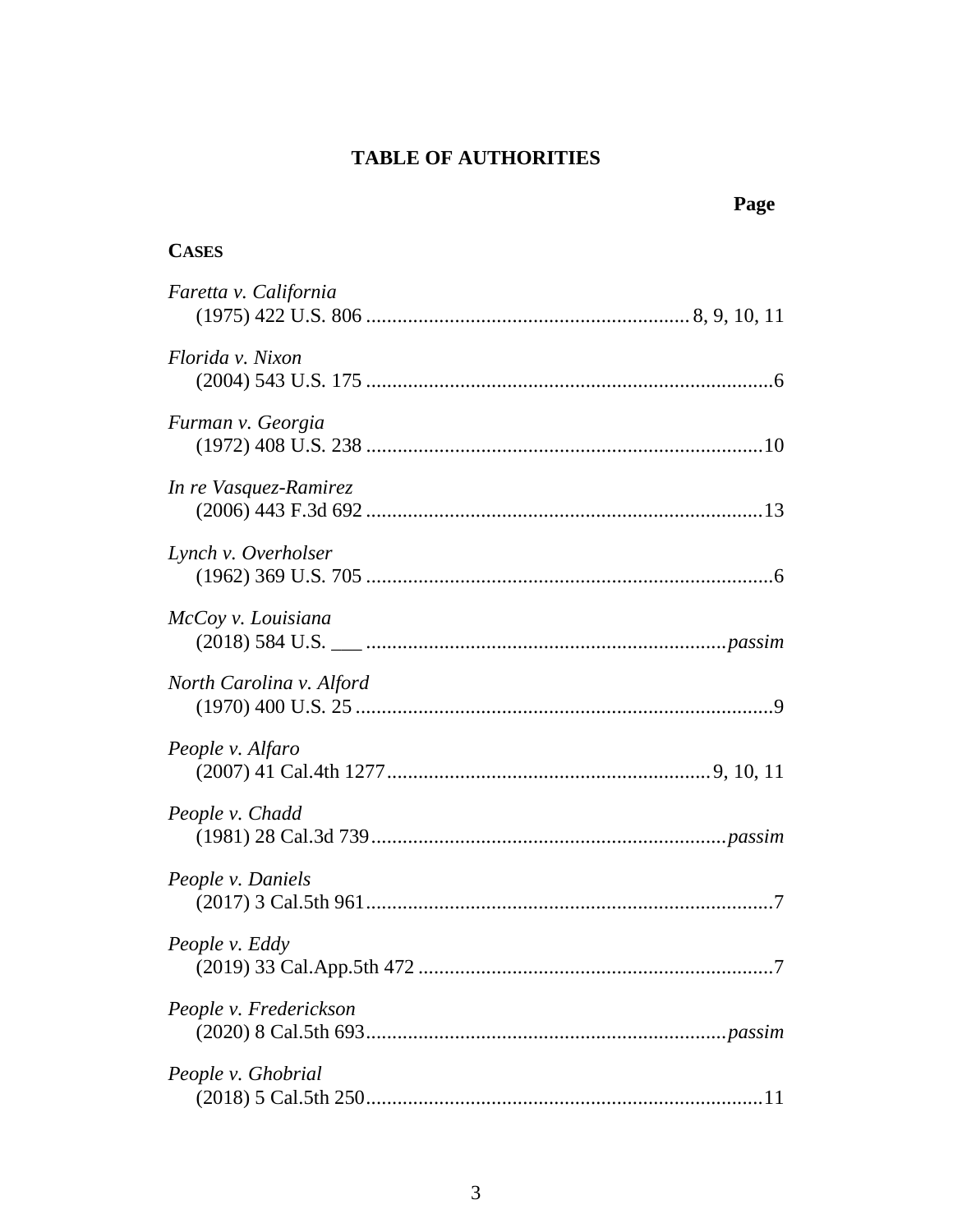## **TABLE OF AUTHORITIES (continued)**

| People v. Mai                     |
|-----------------------------------|
| People v. Miracle                 |
| Solberg v. Superior Court         |
| United States v. Hector           |
| <b>STATUTES</b>                   |
|                                   |
| Penal Code                        |
| <b>CONSTITUTIONAL PROVISIONS</b>  |
| <b>United States Constitution</b> |
| <b>COURT RULES</b>                |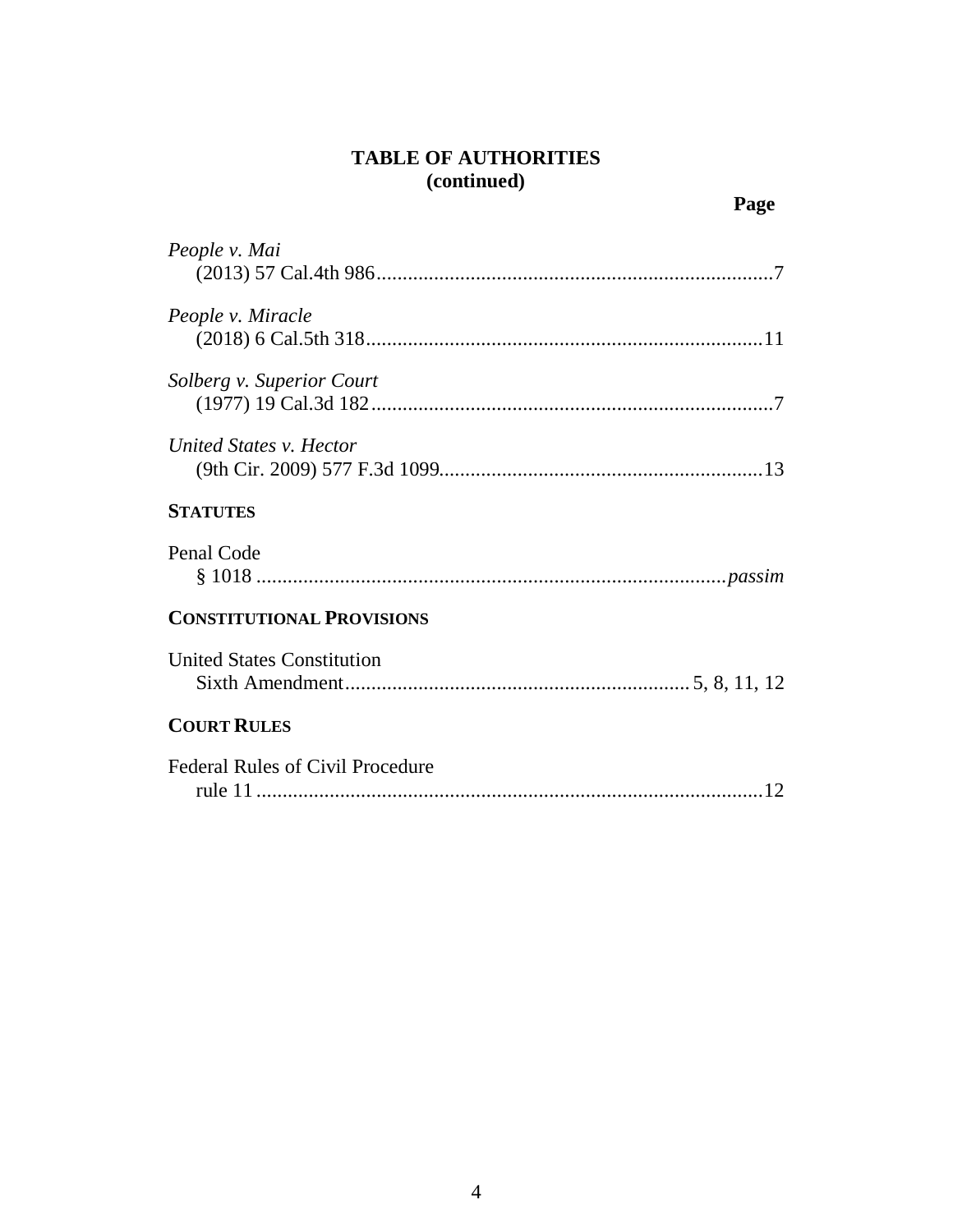#### **ARGUMENT**

#### **I. APPELLANT TURNS** *MCCOY V. LOUISIANA* **ON ITS HEAD**

In *McCoy v. Louisiana* (2018) 584 U.S. \_\_\_, 138 S.Ct. 1500, 1505, the Supreme Court held that a defendant who has entered a plea of not guilty has the right under the Sixth Amendment to insist that his or her trial counsel refrain from admitting that he or she committed murder at the guilt phase, even if counsel reasonably believed that the honest and early admission afforded defendant the best, perhaps the only, chance to avoid the death penalty. Despite a not guilty plea and an assertion of alibi, and against the express wishes of his client, McCoy's counsel conceded his client committed the murders of his estranged wife's mother, stepfather, and son, in order to retain credibility for an argument that McCoy's mental state precluded him from forming the specific intent necessary for firstdegree murder. (*Id*. at p. 1503.)

Appellant turns this crystal clear holding about when counsel must respect the wishes of a client who has entered a plea of not guilty and expressed displeasure with a plan to admit guilt, into a more general proposition that a defendant has the right to insist that his trial counsel not go against his wishes whether his preferred plea is guilty or not guilty. (ASAOB 21-24.) California's statute on this point, precluding entry of a guilty plea to capital murder without the assent of counsel, has been repeatedly upheld against constitutional challenge. *McCoy* and its imagined obverse are subject to different Sixth Amendment analyses and *McCoy* does not govern the facts of appellant's case.

#### **A. The Claim Was Not Presented in Superior Court and Is Not Preserved**

In *People v. Frederickson* (2020) 8 Cal.5th 693, this Court declined to decide a very similar issue because the claim had not been preserved by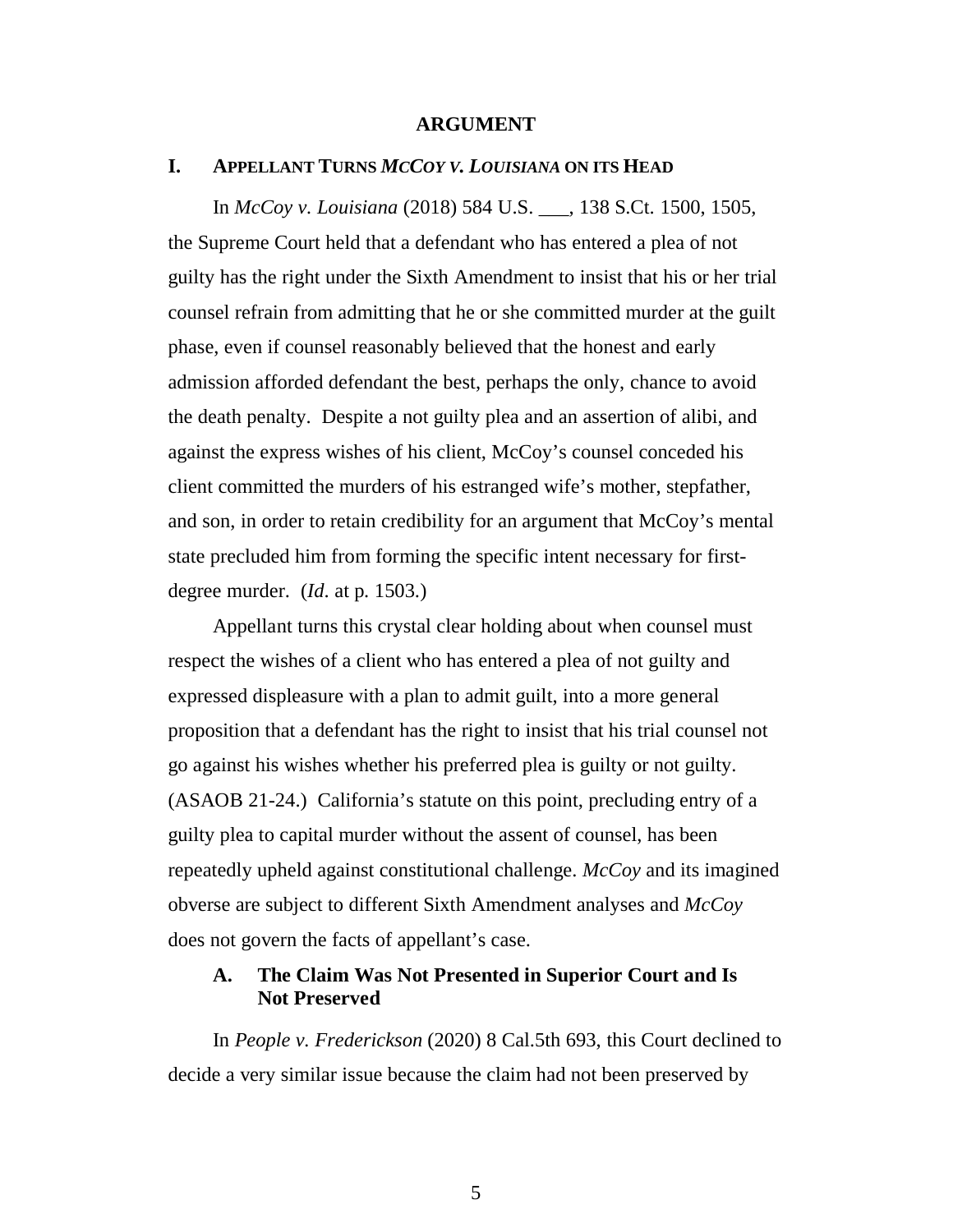presentation and ruling in the superior court. "If defendant wanted to challenge the constitutionality of section 1018, whether on the ground that it precluded him from using a guilty plea to lay the foundation for a penalty phase remorse argument or on some other ground, he needed to request to plead guilty in the superior court and ask that court to make a ruling based on section 1018, thus preserving the issue on appeal. He never did so. The claim is therefore forfeited." (*Id*. at p. 994.) The present issue was raised in municipal court, but not in superior court, as counsel for appellant concedes. (ASSOB 17-18.) As in *Frederickson*, the issue of the constitutionality of section 1018 has not been preserved.

#### **B.** *McCoy* **Neither Invalidates Section 1018 Nor Applies to the Facts of this Case**

Should this Court reach the merits, this Court's precedent establishes the constitutionality of section 1018 and the analysis is not altered by the addition of *McCoy*. The analysis in *McCoy* begins with the observation from *Florida v. Nixon* (2004) 543 U.S. 175, that "when counsel confers with the defendant and the defendant remains silent, neither approving nor protesting counsel's proposed concession strategy," *id*. at p. 181, "[no] blanket rule demand[s] the defendant's explicit consent" to implementation of that strategy, *id*., at 192. *McCoy*, similarly, creates no blanket rule exalting the right to personally enter a guilty plea above the need for reliable outcomes and full understanding of the nature and consequences of pleas of guilty in high stakes capital trials. It "does not upend" this Court's longstanding precedent. (See *People v. Frederickson*, *supra*, 8 Cal.5th at p. 1053, conc. opn. of Liu, J.) Indeed the United States Supreme Court has long held "that a criminal defendant has (no) absolute right to have his guilty plea accepted by the court." (*Lynch v. Overholser* (1962) 369 U.S. 705, 719.)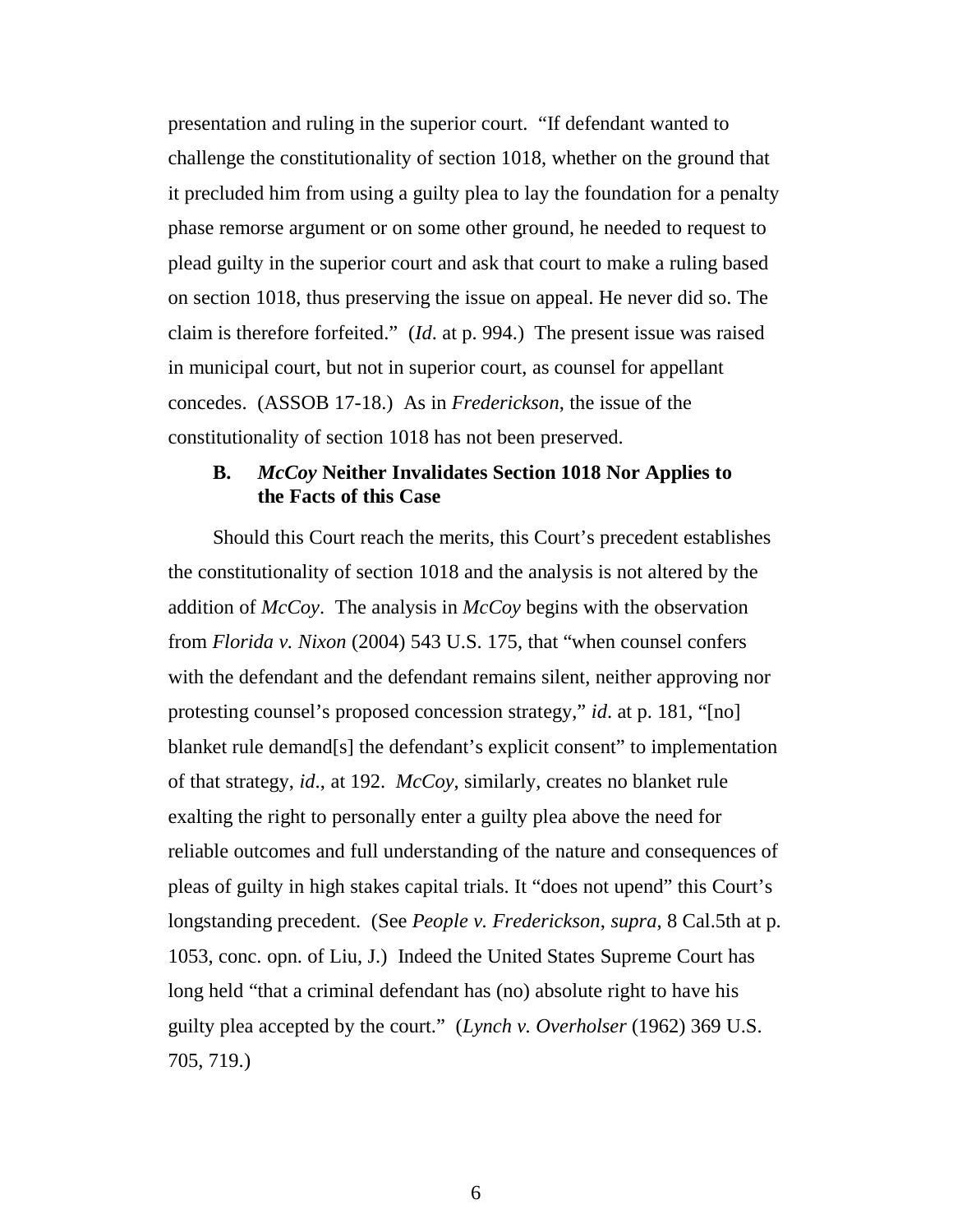The California Court of Appeal adopted the holding of *McCoy* in *People v. Eddy* (2019) 33 Cal.App.5th 472, 477, 479, explaining that "the right to defend is personal," and a defendant has an "absolute right to maintain innocence as the objective of his defense." Under California law, however, there is no absolute right to plead guilty in a capital case, and a capital defendant is subject to the representation and consent provisions of section 1018. (*People v. Mai* (2013) 57 Cal.4th 986, 1055 [California has recognized limited circumstances in which, as a matter of fundamental public policy, rights and decisions that are normally personal to a criminal defendant may be limited or overruled in the service of death penalty reliability]; see *People v. Daniels* (2017) 3 Cal.5th 961, 983 fn. 1 [quoting *Mai*: "Even if otherwise competent to exercise the constitutional right to self-representation [citation], a defendant may not discharge his lawyer in order to enter such a plea [of guilty to a capital felony] over counsel's objection."].)

#### **C. This Court Has Repeatedly Upheld the Constitutionality of the Rule of Section 1018**

Section 1018 provides, as relevant: "No plea of guilty of a felony for which the maximum punishment is death, or life imprisonment without the possibility of parole, shall be received from a defendant who does not appear with counsel, nor shall that plea be received without the consent of the defendant's counsel." In *People v. Chadd* (1981) 28 Cal.3d 739, this Court observed, "it is difficult to conceive of a plainer statement of law than the rule of section 1018 that no guilty plea to a capital offense shall be received 'without the consent of the defendant's counsel.' It is settled that 'when statutory language is thus clear and unambiguous there is no need for construction, and courts should not indulge in it.' (*Solberg v. Superior Court* (1977) 19 Cal.3d 182, 198.)" (*Id.* at p. 746.) In *Chadd*, this Court concluded it was error to accept a guilty plea over the objection of counsel,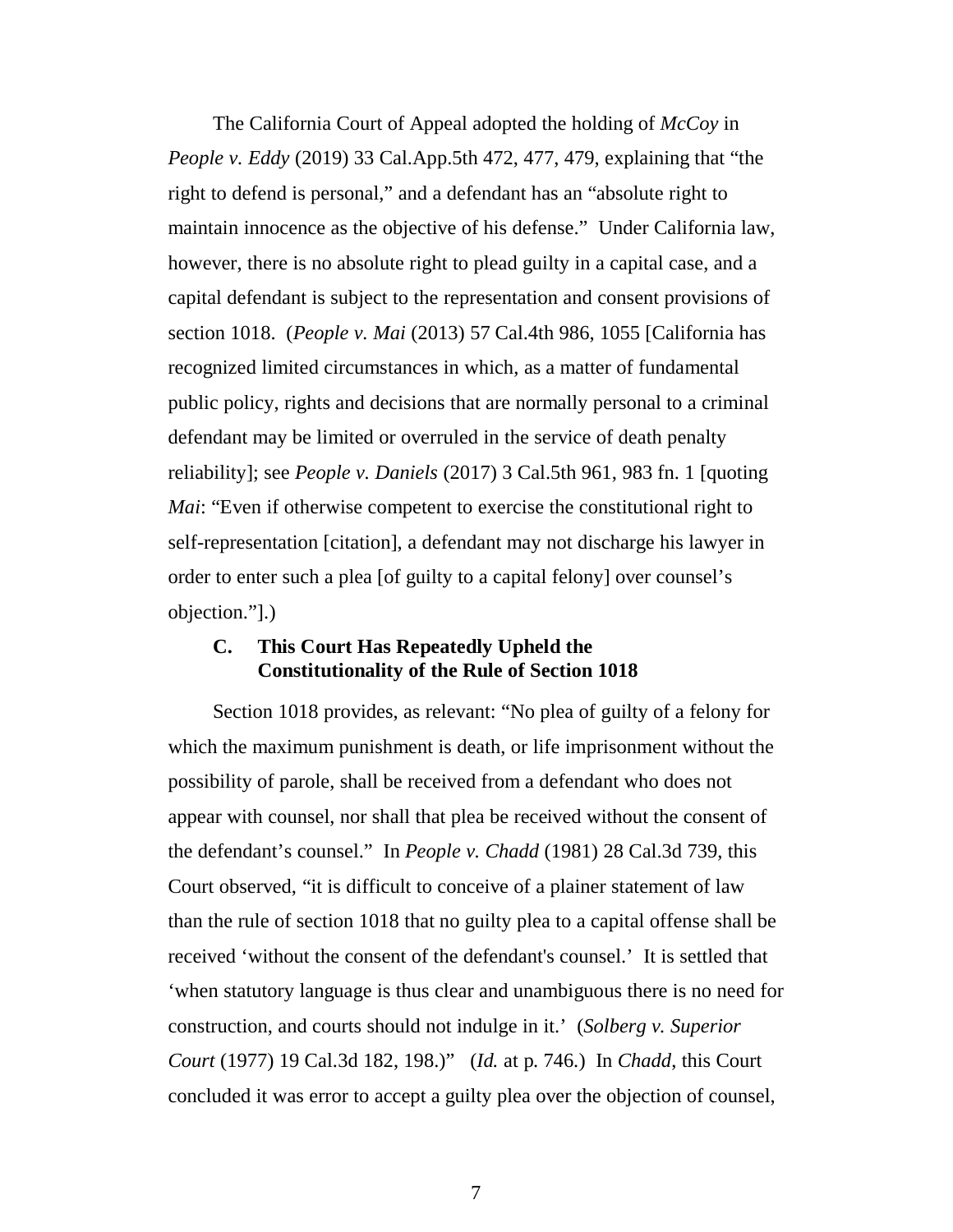supporting respondent's position here, that when counsel withheld consent to entry of a guilty plea, section 1018 precluded acceptance of the proffered guilty plea.

In *Chadd*, this Court indicated that a State could completely bar guilty pleas in capital cases, then explained why conditioning such pleas on the assent of counsel was a minor infringement that did not violate the Sixth Amendment right to self-representation. (*Chadd*, *supra*, 28 Cal.3d at p. 747.) This Court recognized the "larger public interest at stake in guilty pleas in capital offenses, as well as the Legislature's 'increasing concern to insure that no defendant enter a guilty plea in our courts without fully understanding the nature and consequences of his act.' (*Chadd*, *supra*, 28 Cal.3d at pp. 748-749.)" (*People v. Frederickson*, *supra*, 8 Cal.5th at p. 991.) Since both the defendant and the state have "an indisputable interest in correct judgments in capital cases," this Court concluded, nothing in *Faretta v. California* (1975) 422 U.S. 806, "either expressly or impliedly, deprives the state of the right to conclude that the danger of erroneously imposing a death sentence outweighs the minor infringement of the right to self-representation resulting when defendant's right to plead guilty in capital cases is subjected to the requirement of his counsel's consent." (*Chadd*, *supra*, 28 Cal.3d at p. 751.) The Court cautioned against standing *Faretta v. California* (1975) 422 U.S. 806 on its head. "[I]n capital cases . . . the state has a strong interest in reducing the risk of mistaken judgments. Nothing in *Faretta*, either expressly or impliedly, deprives the state of the right to conclude that the danger of erroneously imposing a death sentence outweighs the minor infringement of the right of selfrepresentation resulting when defendant's right to plead guilty in capital cases is subjected to the requirement of his counsel's consent." (*Chadd*, *supra*, 28 Cal.3d at pp. 750–751.)

8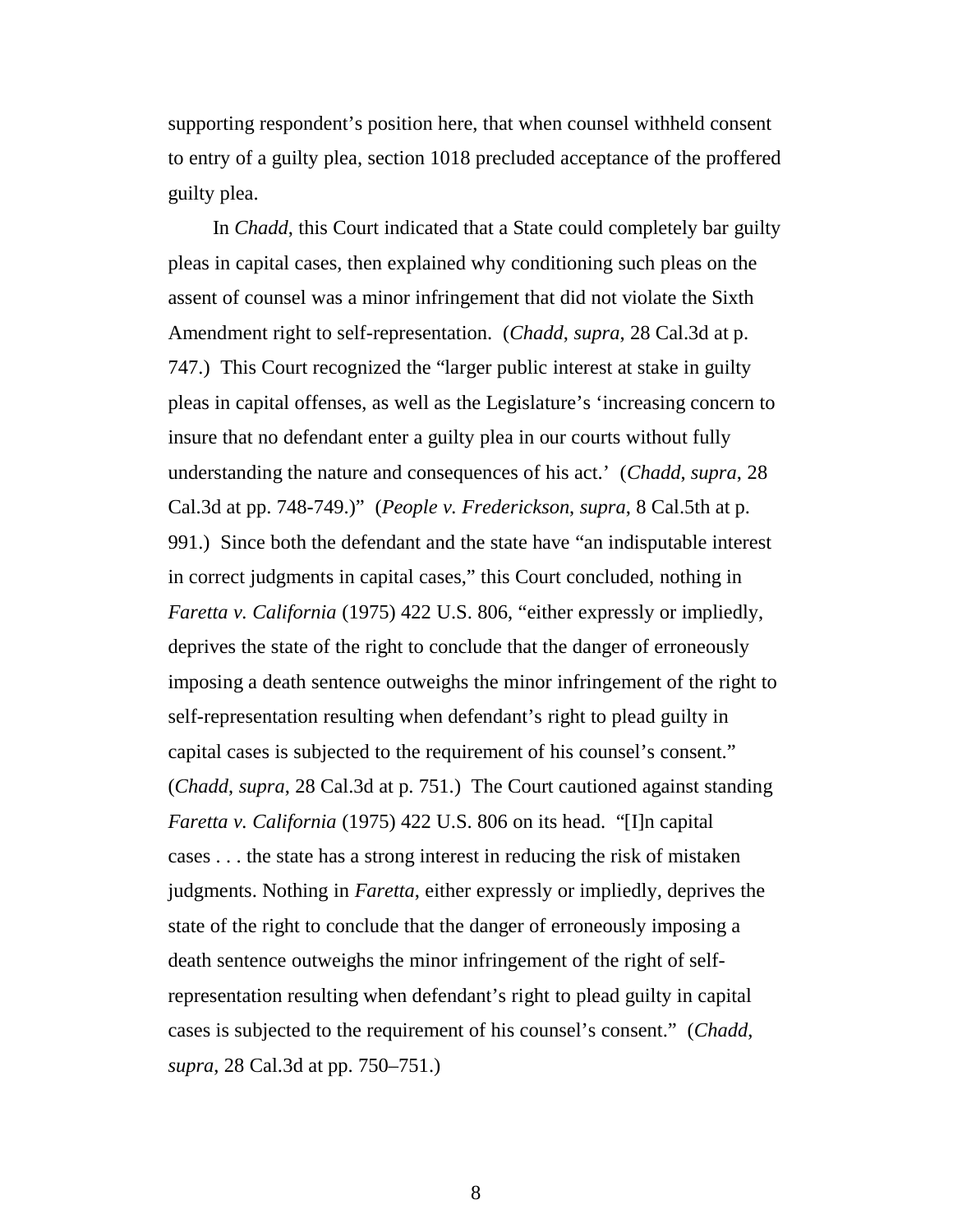This Court affirmed the holding and reasoning of *Chadd*, in *People v. Alfaro* (2007) 41 Cal.4th 1277, quoting *Chadd* at some length. *Alfaro* reaffirmed that "[t]he consent requirement of section 1018 has its roots in the state's strong interest in reducing the risk of mistaken judgments in capital cases and thereby maintaining the accuracy and fairness of its criminal proceedings." (*Alfaro*, *supra*, 41 Cal.4th at p. 1300, citing *Chadd*, *supra*, 28 Cal.3d at pp. 750, 753.) This Court acknowledged Alfaro's argument that as a general rule, "a defendant has the ultimate, fundamental right to control his or her own defense," but concluded that section 1018 was "one of several exceptions to the general rule." (*Alfaro*, *supra*, 41 Cal.4th at p. 1298.)

Appellant relies on *McCoy* to establish that the decision whether to plead guilty is personal. However, standing *McCoy* on its head is no more advisable than standing *Faretta* on its head. The right of a defendant to make a desired defense does not equate to a right not to make a defense at all or indeed to preclude the need for a defense. As noted above, "Nothing in *Faretta*, either expressly or impliedly, deprives the state of the right to conclude that the danger of erroneously imposing a death sentence outweighs the minor infringement of the right of self-representation resulting when defendant's right to plead guilty in capital cases is subjected to the requirement of his counsel's consent." (*Chadd*, *supra*, 28 Cal.3d at pp. 750–751.) *McCoy*'s holding is that "it is the defendant's prerogative, not counsel's, to decide on the objective of his defense: to admit guilt in the hope of gaining mercy at the sentencing stage, or to maintain his innocence, leaving it to the State to prove his guilt beyond a reasonable doubt."  $(McCov, at p. \_\_$  [138 S.Ct. at p. 1505].) Nothing in that holding precludes the right of a state, which can eliminate the plea of guilty to capital crimes entirely (see, *Chadd*, *supra*, 28 Cal.3d at p. 747; see also *North Carolina v. Alford* (1970) 400 U.S. 25, 27 fn. 1 [law amended to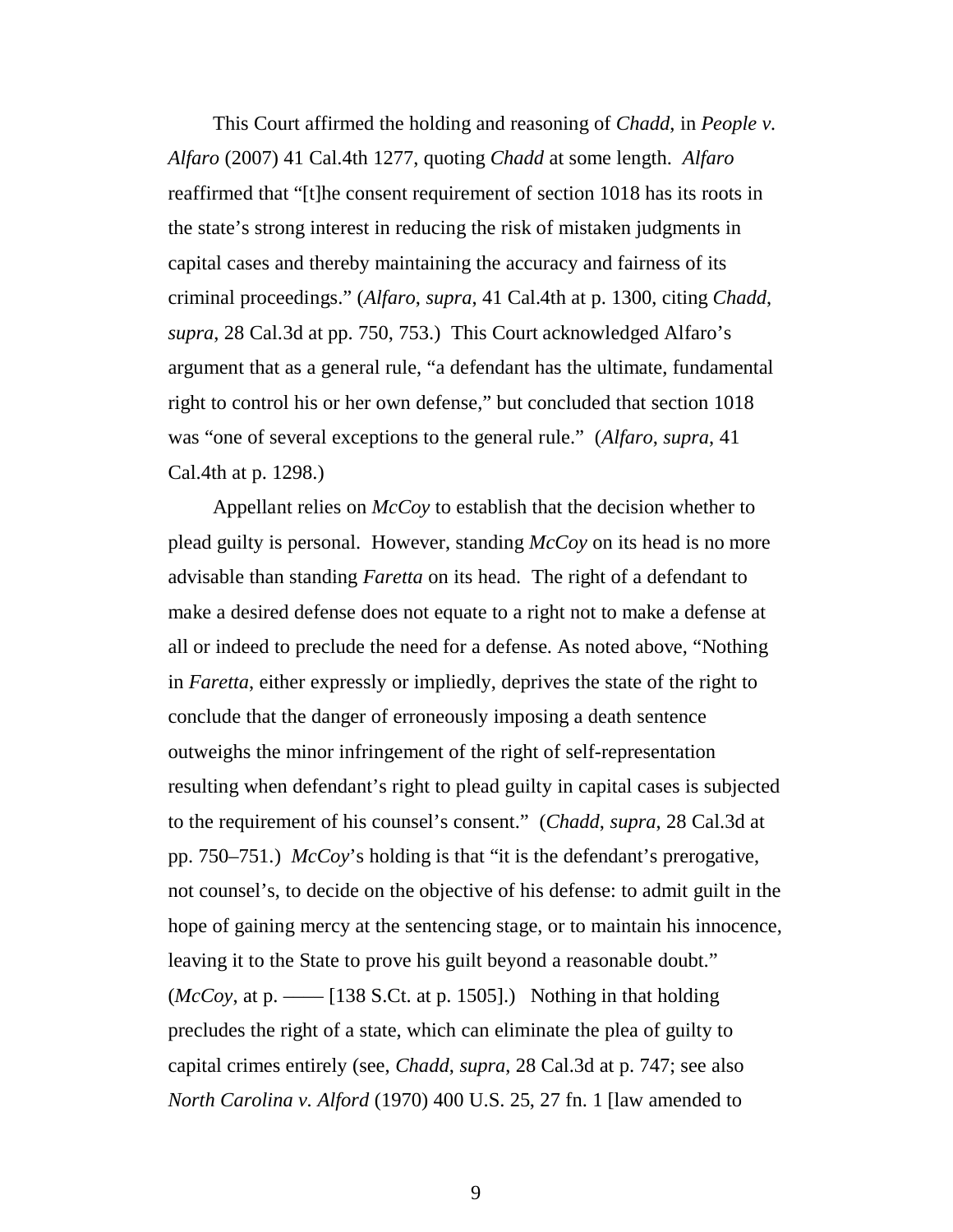provide a defendant cannot plead guilty to capital murder in North Carolina]), to condition such a plea on counsel's consent in order to support the reliability of death judgments. One can support the conclusion that defense counsel cannot concede a capital defendant's guilt over the defendant's objection and plea of not guilty without rejecting the premise that safeguards like the consent requirement of section 1018 reduce the danger of erroneously imposing death judgments without unnecessarily infringing on rights of self-representation. Whether viewed as an exception to the general rule that the defendant has some control over the defense, as in *Alfaro*, *supra*, 41 Cal.4th at p. 1298, or as a recognition that there is no defense to control once an ill-advised guilty plea is accepted, as in *Chadd*, *supra*, 28 Cal.3d at pp. 748–751, this Court has long recognized that the general rule of defendant's degree of control over the defense may be harmonized with the rule that guilty pleas in capital cases are subject to counsel's consent.

Recently in *People v. Frederickson*, *supra*, 8 Cal.5th 963, this Court reviewed the history of the consent of counsel issue, but concluded it had been forfeited in that case for failure to seek to plead guilty in superior court. (*Id*. at pp. 994-1000.) This Court noted the "no plea of guilty" portion of section 1018 was added in 1973 as part of an extensive revision to the death penalty laws. (Stats.1973, ch. 719, § 11, p. 1301.) " 'The fact that the requirement of counsel's consent to guilty pleas in capital cases was enacted as part of [an extensive revision of the state's death penalty laws in response to *Furman v. Georgia* (1972) 408 U.S. 238] demonstrates that the Legislature intended it to serve as a further independent safeguard against erroneous imposition of a death sentence.' (*People v. Chadd* (1981) 28 Cal.3d 739, 750.)" (*People v. Frederickson*, *supra*, 8 Cal.5th at p. 990.) This Court presented *Chadd* and *Alfaro*, and their harmonization of *Faretta*, then presented the *McCoy* holding as follows: "a defendant who 'insist[s]

10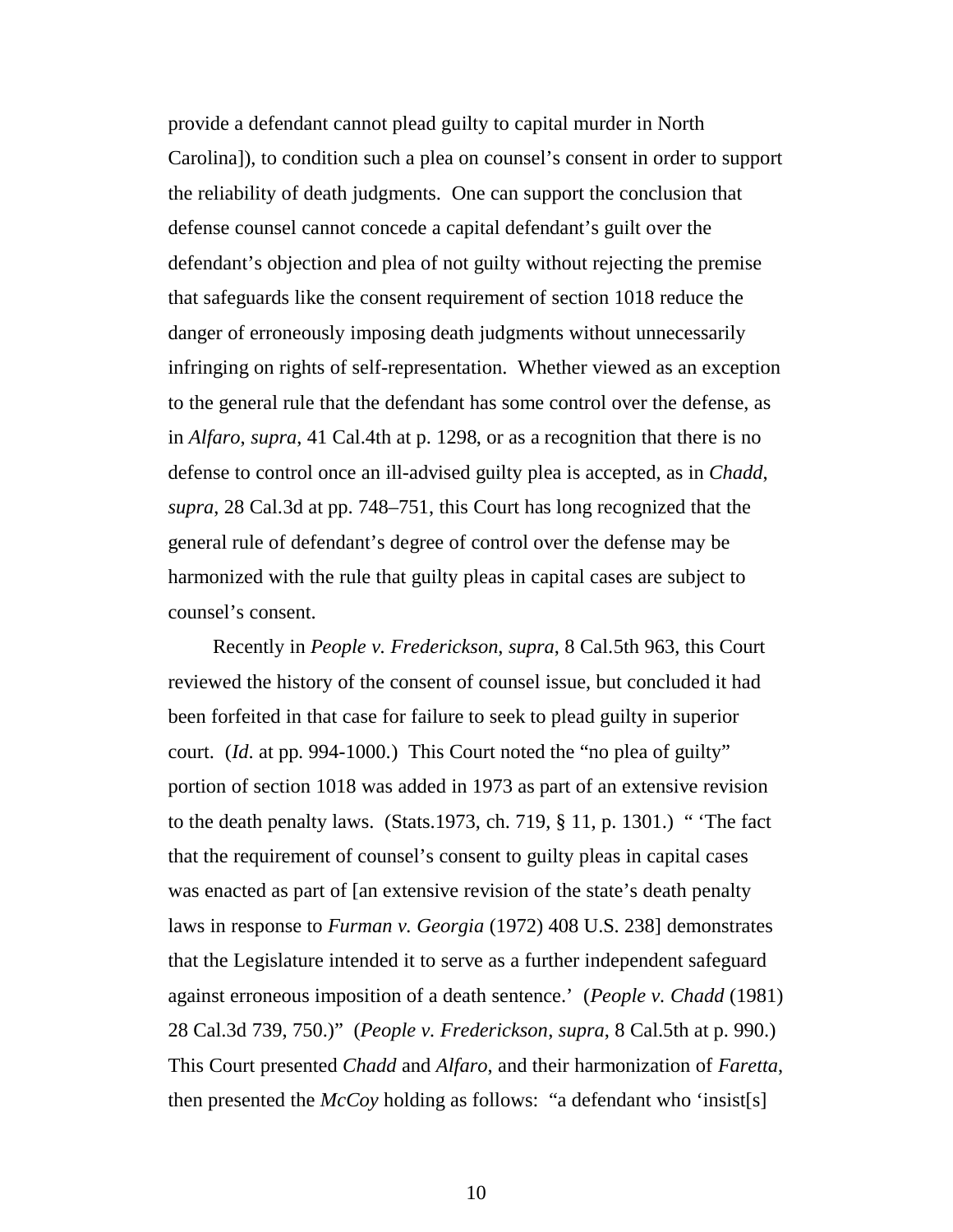on maintaining her innocence at the guilt phase of a capital trial' cannot be forced by counsel to concede guilt. Defense counsel can make strategic choices regarding how best to achieve a defendant's objectives, but the defendant chooses those objectives." (*Id*. at pp. 990-993.) Having found the issue forfeited, no further harmonization was attempted. Concurring, Justice Liu explained he would have reached the merits. (*Id*. at p. 1028, conc. opn. of Liu, J.) Justice Liu reviewed in detail the history from the 1973 Briggs Initiative through the *Chadd* and *Alfaro* holdings that section 1018 is constitutional and protects the interests of the public and the parties in reliable capital judgments. He concluded that even if broad dicta in *McCoy* appears to recognize a defendant's right to make the decision what plea to enter, McCoy did not consider the question at hand and does not justify rejection of the reasoning in *Chadd*. (*Id*. at pp. 1028-1037, conc. opn. of Liu, J.)

We note finally that two years ago, Justice Liu made a similar analysis of *Chadd* and *Alfaro* in dissent from a majority decision not to reach this issue, concluding *McCoy* no more invalidated section 1018 than had *Faretta*. He distinguished *McCoy*, noting it had a broader statement of its holding than necessary to resolve its issue: "But *McCoy* did not weigh a defendant's autonomy interests against countervailing reliability interests; it did not address whether a capital defendant may enter a guilty plea against the advice of counsel in the face of a state statute requiring counsel's consent as a measure to lessen the risk of a mistaken judgment. (See *People v. Ghobrial* (2018) 5 Cal.5th 250, 285 ['"a decision is not authority for propositions not considered"'].)" (*People v. Miracle* (2018) 6 Cal.5th 318, 365, dis. opn. of Liu, J., see also, *People v. Frederickson*, *supra*, 8 Cal.5th at p. 1036, conc. opn. of Liu, J.)

This Court has rejected appellant's Sixth Amendment claim in *Chadd*, and *Alfaro*. Quite recently in *Frederickson*, this Court laid the analytical

11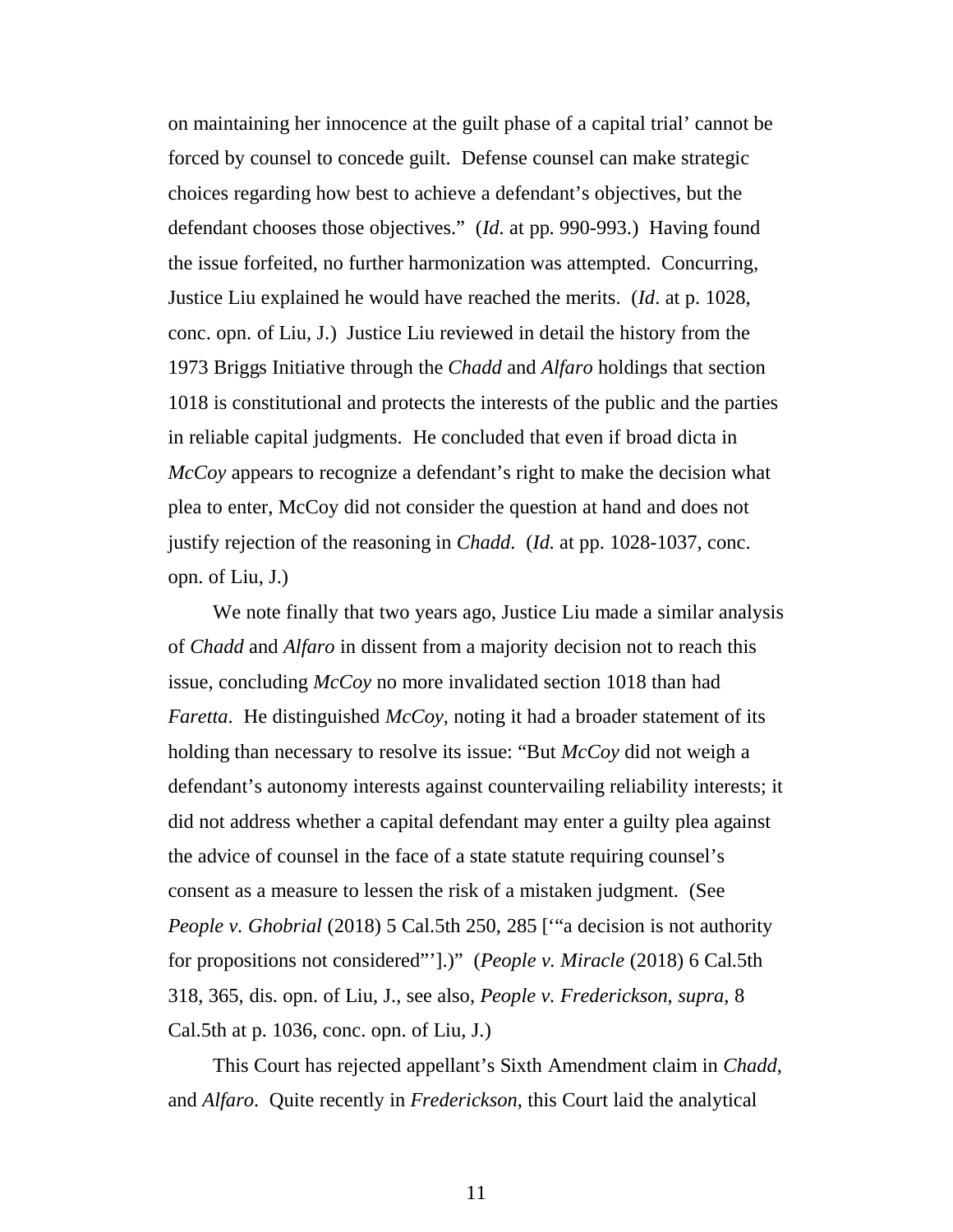framework for distinguishing the new Sixth Amendment case, *McCoy*. If not forfeited, the issue is squarely presented in the present case. We urge the Court to again reject the claim that section 1018 is unconstitutional.

### **D. There Is No Logical Remedy Superior to the Status Quo**

Given that, as noted above, the United States Supreme Court does not recognize an absolute right to plead guilty, and that the option of entering a guilty plea need not even be offered in capital cases, the error, if it exists, is not structural. The error in McCoy was structural because it infringed upon the defendant's right to maintain innocence at trial after a plea of not guilty, not a right to admit guilt and preclude trial. Harmless error analysis applies.

Even assuming it was error to reject appellant's offer to plead guilty, there is no obvious remedy in the present situation any better than the status quo. Appellant sought to plead guilty, admit the special circumstances, and seek the death penalty. He has been found guilty, the special circumstances have been found true, and he has been sentenced to death. The congruence of aim and result is complete. A limited remand to accept the guilty plea, despite section 1018, would not affect the validity of the penalty phase, where the result is also as appellant wished. Appellant made it quite clear to the jury that he was not seeking their sympathy. His aim, clearly stated, was to admit his guilt to the charge of first degree special circumstance murder and be sentenced to death. He has achieved that end.

Since refusal to accept a guilty plea has long been accepted as valid under California law, there are few clues on what the remedy would be if section 1018 were not applicable under the present circumstances. The federal courts, subject to Federal Rules of Civil Procedure, rule 11, which requires acceptance of a guilty plea so long as compliance with the rule is shown, have more precedent, but guidance is limited in this situation. This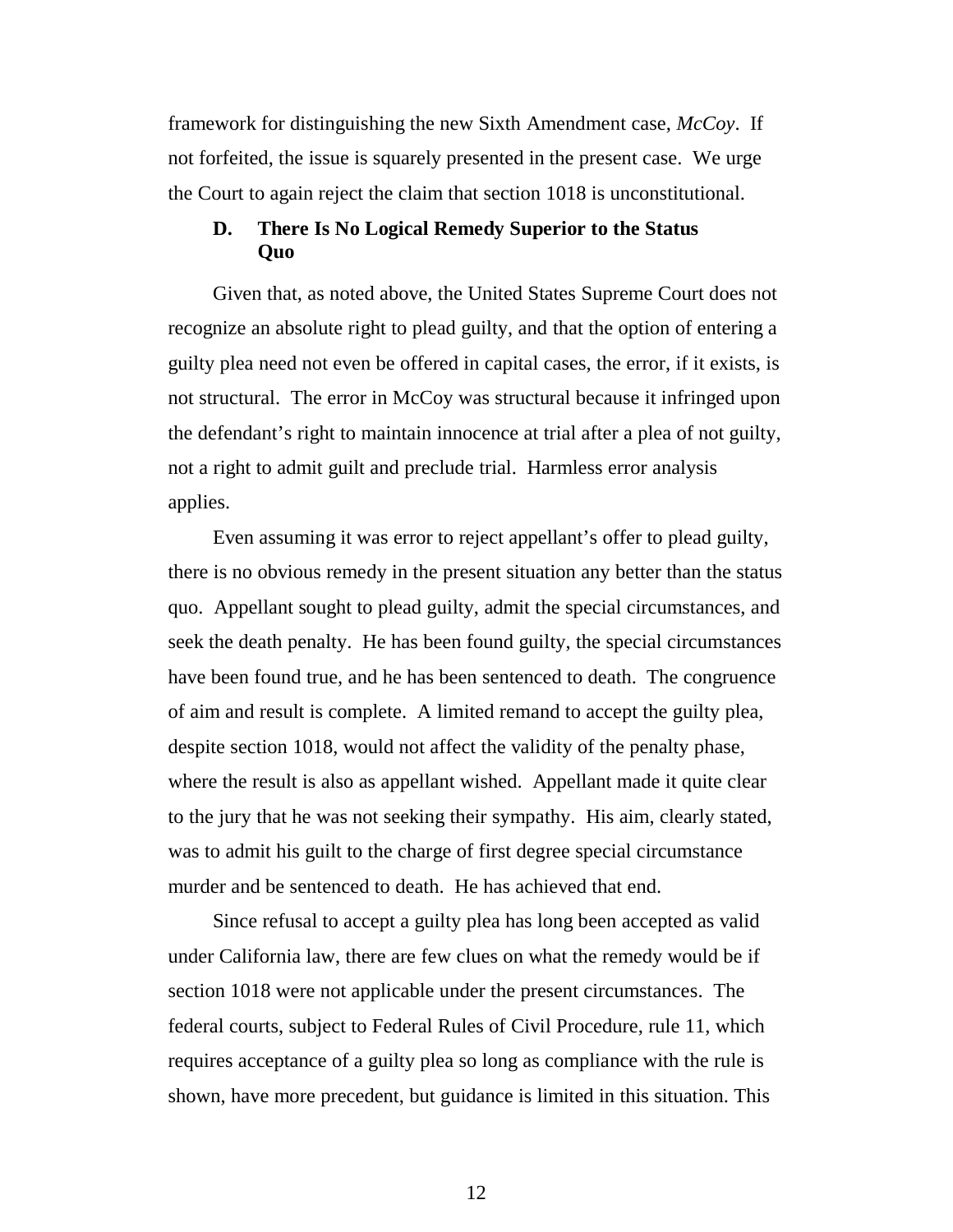is not a complicated plea situation, where a bargain has fallen apart or an opportunity to seek the benefit of an early admission factor in sentencing has been foregone. (See *United States v. Hector* (9th Cir. 2009) 577 F.3d 1099, 1103 [since plea was statutorily valid, should have been accepted, and would have rendered defendant eligible for an early admission consideration at sentencing, remand to a different judge of the district court to accept plea and resentence]; see also *In re Vasquez-Ramirez* (2006) 443 F.3d 692, 700-701 [mandamus lies to require trial court to accept guilty plea to lesser charge, not require trial on greater charge, followed by appeal].) Where the desire in pleading guilty was reduced exposure or penalty mitigation, there is the prospect of harm in rejecting the plea of guilty and a remand is required. In the present case, however, standing on a principle that appellant should have been allowed to plead guilty, rather than be found guilty, establishes no remediable harm. The guilt phase trial, even if found to be unnecessary, reached the desired determination.

That there is no superior remedy in this situation provides further argument that there is no prejudicial error.

#### **CONCLUSION**

For the foregoing reasons, and those stated in Respondent's Brief, the People request that the judgment be affirmed.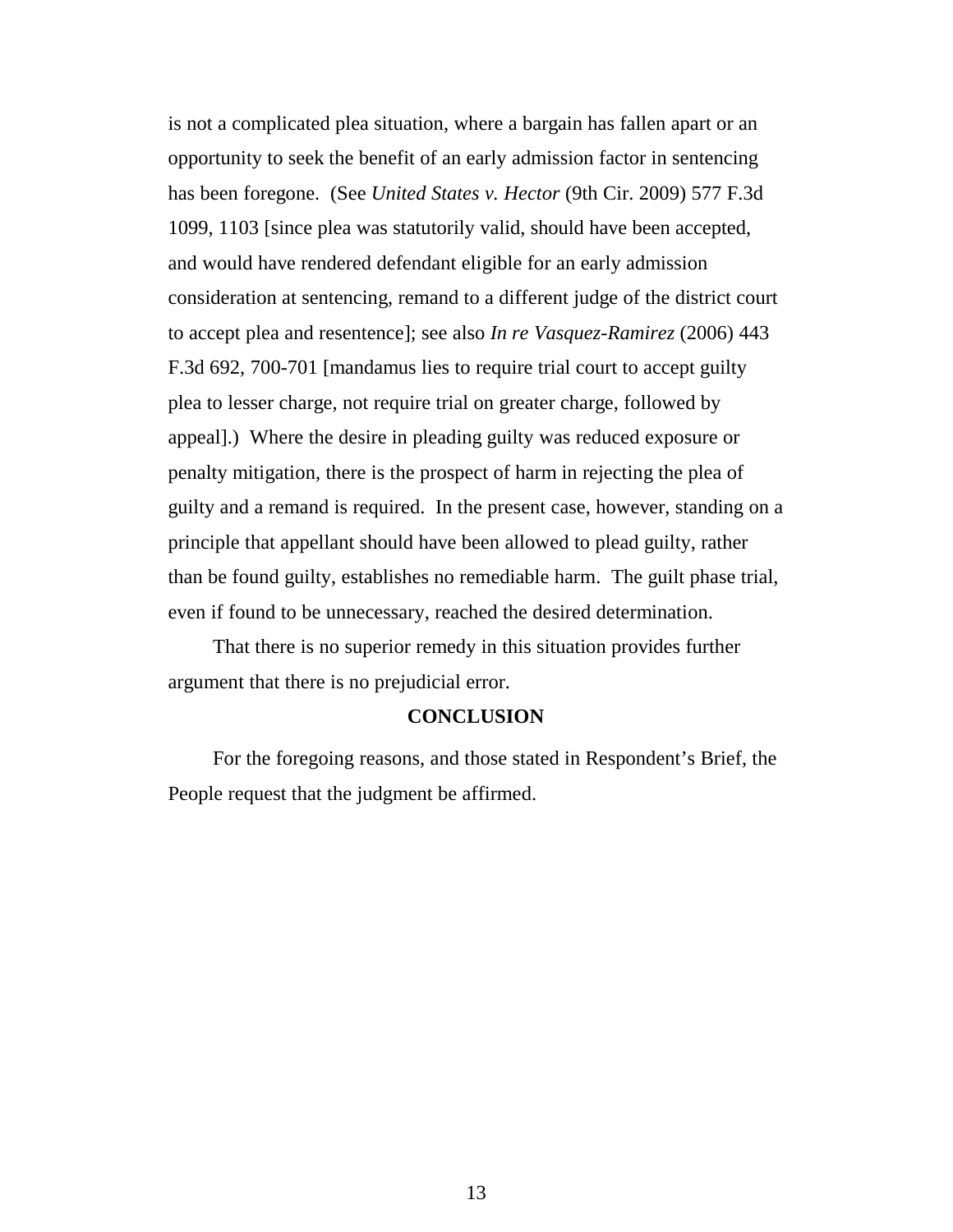Dated: April 1, 2020 Respectfully submitted,

XAVIER BECERRA Attorney General of California LANCE E. WINTERS Chief Assistant Attorney General JAMES WILLIAM BILDERBACK II Senior Assistant Attorney General ALICE B. LUSTRE Supervising Deputy Attorney General

*/S/ CATHERINE A. RIVLIN*

CATHERINE A. RIVLIN Supervising Deputy Attorney General *Attorneys for Respondent*

SF1996XS0002 21866774.docx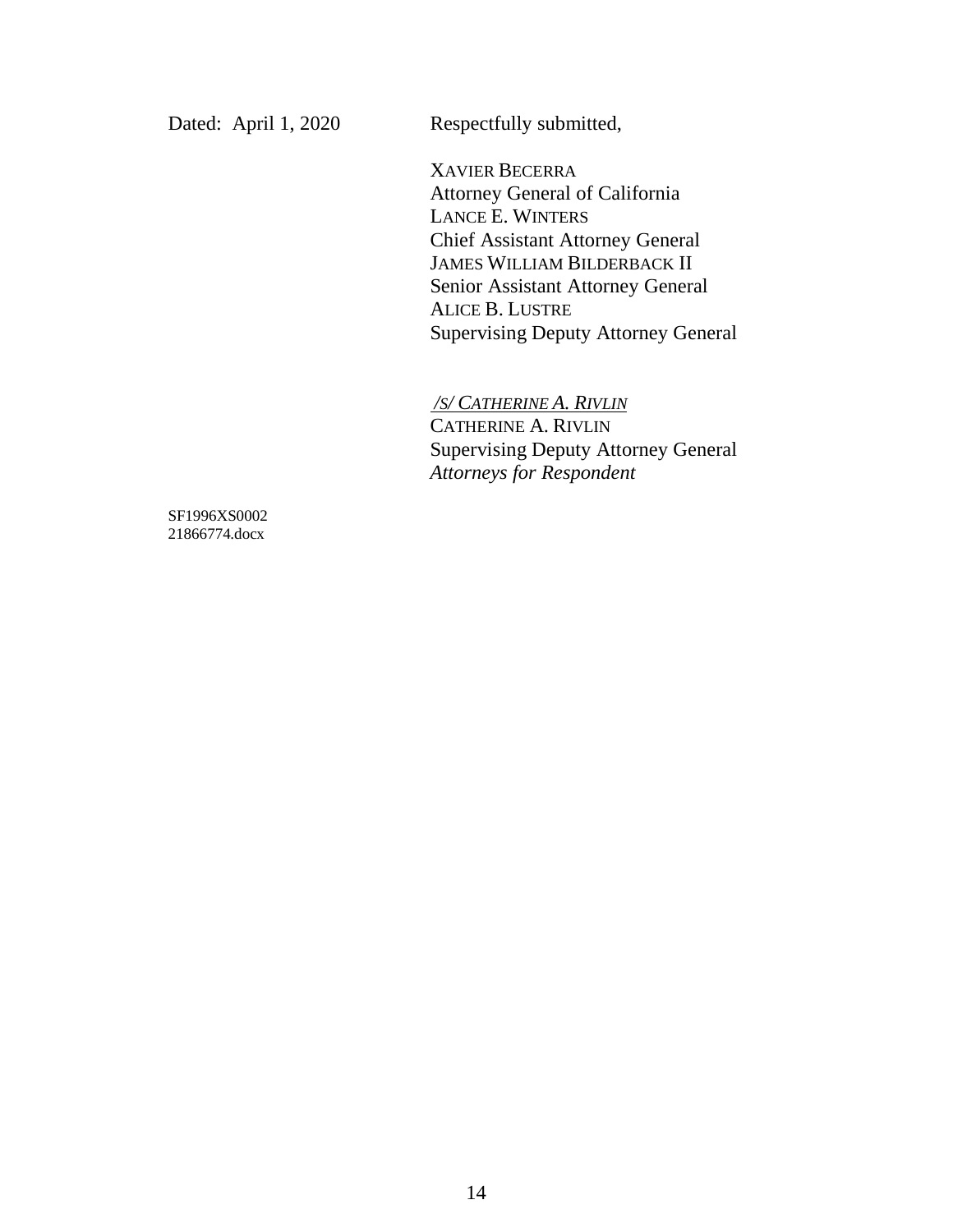### **CERTIFICATE OF COMPLIANCE**

I certify that the attached **RESPONDENT'S SECOND SUPPLEMENTAL BRIEF** uses a 13 point Times New Roman font and contains 2,849 words.

Dated: April 1, 2020 XAVIER BECERRA

Attorney General of California

*/S/ CATHERINE A. RIVLIN* CATHERINE A. RIVLIN Supervising Deputy Attorney General Attorneys for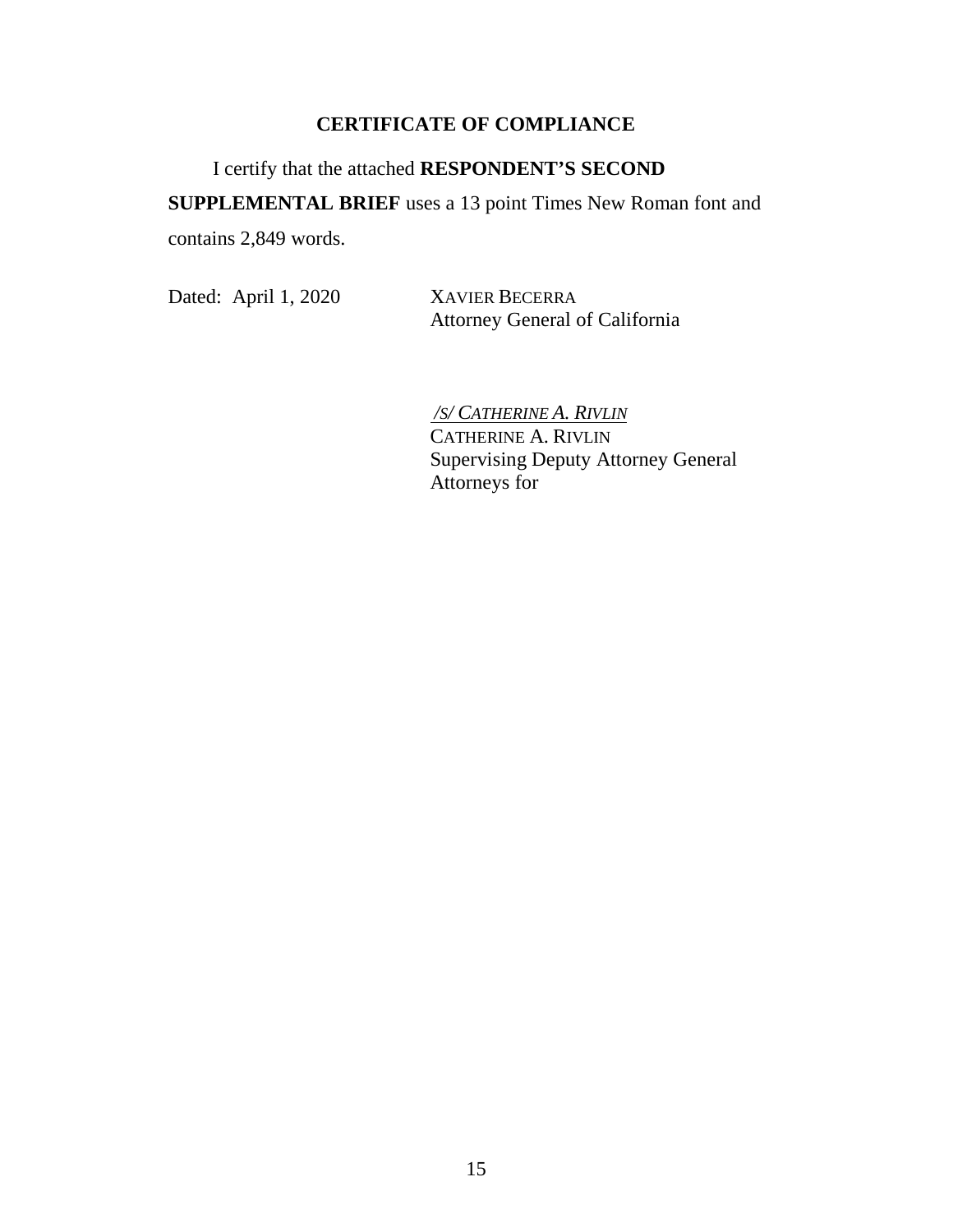### **DECLARATION OF ELECTRONIC SERVICE AND SERVICE BY U.S. MAIL**

Case Name: *People v. Valdamir F. Morelos*

No.: **S051968**

I declare:

I am employed in the Office of the Attorney General, which is the office of a member of the California State Bar, at which member's direction this service is made. I am 18 years of age or older and not a party to this matter. I am familiar with the business practice at the Office of the Attorney General for collecting and processing electronic and physical correspondence. In accordance with that practice, correspondence placed in the internal mail collection system at the Office of the Attorney General is deposited with the United States Postal Service with postage thereon fully prepaid that same day in the ordinary course of business. Correspondence that is submitted electronically is transmitted using the TrueFiling electronic filing system. Participants who are registered with TrueFiling will be served electronically. Participants in this case who are not registered with TrueFiling will receive hard copies of said correspondence through the mail via the United States Postal Service or a commercial carrier.

On April 1, 2020, I electronically served the attached **RESPONDENT'S SECOND SUPPLEMENTAL BRIEF** by transmitting a true copy via this Court's TrueFiling system. Because one or more of the participants in this case have not registered with the Court's TrueFiling system or are unable to receive electronic correspondence, on April 1, 2020, I placed a true copy thereof enclosed in a sealed envelope in the internal mail collection system at the Office of the Attorney General at 455 Golden Gate Avenue, Suite 11000, San Francisco, CA 94102-7004, addressed as follows:

The Honorable Jeffrey F. Rosen District Attorney Santa Clara County District Attorney's **Office** 70 W. Hedding Street San Jose, CA 95110

Sixth Appellate District Court of Appeal of the State of California 333 West Santa Clara Street, Suite 1060 San Jose, CA 95113

County of Santa Clara Criminal Division - Hall of Justice Superior Court of California Attention: Criminal Clerk's Office 191 North First Street San Jose, CA 95113-1090

CAP - SF California Appellate Project (SF) 345 California Street Suite 1400 San Francisco, California 94104

I declare under penalty of perjury under the laws of the State of California the foregoing is true and correct and that this declaration was executed on April 1, 2020, at San Francisco, California.

| A. Bermudez | $/s/A.$ Bermudez |
|-------------|------------------|
| Declarant   | Signature        |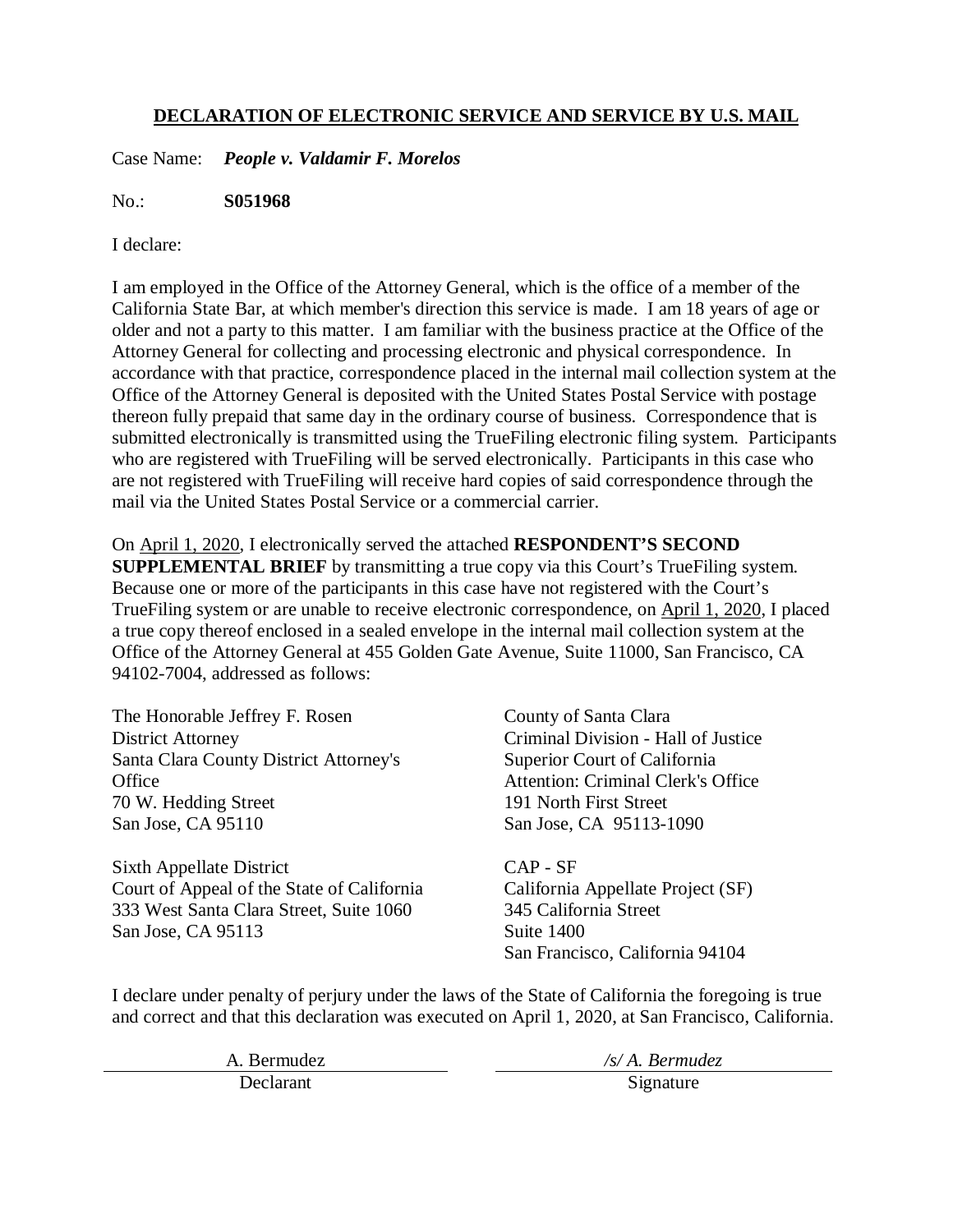#### **STATE OF CALIFORNIA**

Supreme Court of California

## *PROOF OF SERVICE*

## **STATE OF CALIFORNIA**

Supreme Court of California

## Case Name:**PEOPLE v. MORELOS (VALDAMIR FRED)** Case Number:**S051968**

Lower Court Case Number:

- 1. At the time of service I was at least 18 years of age and not a party to this legal action.
- 2. My email address used to e-serve: **Catherine.Rivlin@doj.ca.gov**
- 3. I served by email a copy of the following document(s) indicated below:

Title(s) of papers e-served:

| <b>Viling</b><br>vne                     | Title<br>Document                                       |
|------------------------------------------|---------------------------------------------------------|
| SI IPPI<br>$R$ RIET<br>EMEN<br>$\Lambda$ | PDF.<br>'S0:<br>'968<br>- R.R<br>'nd<br>People<br>Suppl |

Service Recipients:

| <b>Person Served</b>                               | <b>Email Address</b>             | Type! | Date /<br>Time |
|----------------------------------------------------|----------------------------------|-------|----------------|
| Kathleen Scheidel                                  | kathleen.scheidel@ospd.ca.gov e- |       | 4/3/2020       |
| Office of the State Public Defender                |                                  |       | Serve 9:22:35  |
| 141290                                             |                                  |       | lАM            |
| Attorney General San Francisco Office              | SFAG.Docketing@doj.ca.gov        | le-   | 4/3/2020       |
| Attorney General San Francisco Office              |                                  |       | Serve 9:22:35  |
|                                                    |                                  |       | lАM            |
| Catherine A. Rivlin                                | Catherine.Rivlin@doj.ca.gov      | le-   | 4/3/2020       |
| Office Of The Attorney General                     |                                  |       | Serve 9:22:35  |
| 115210                                             |                                  |       | lΑM            |
| Sara Theiss                                        | sara.theiss@ospd.ca.gov          | le-   | 4/3/2020       |
| Office of the State Public Defender                |                                  |       | Serve 9:22:35  |
|                                                    |                                  |       | lΑM            |
| Office Office Of The State Public Defender-Sac     | $d$ ocketing@ospd.ca.gov         | le-   | 4/3/2020       |
| Timothy J. Foley, Sr. Deputy State Public Defender |                                  |       | Servel9:22:35  |
| 000000                                             |                                  |       | lАM            |
| Alissa Bermudez                                    | alissa.bermudez@doj.ca.gov       | le-   | 4/3/2020       |
| Attorney General's Office                          |                                  |       | Serve 9:22:35  |
|                                                    |                                  |       | lΑM            |

This proof of service was automatically created, submitted and signed on my behalf through my agreements with TrueFiling and its contents are true to the best of my information, knowledge, and belief.

I declare under penalty of perjury under the laws of the State of California that the foregoing is true and correct.

#### 4/3/2020

Date

#### /s/Alissa Bermudez